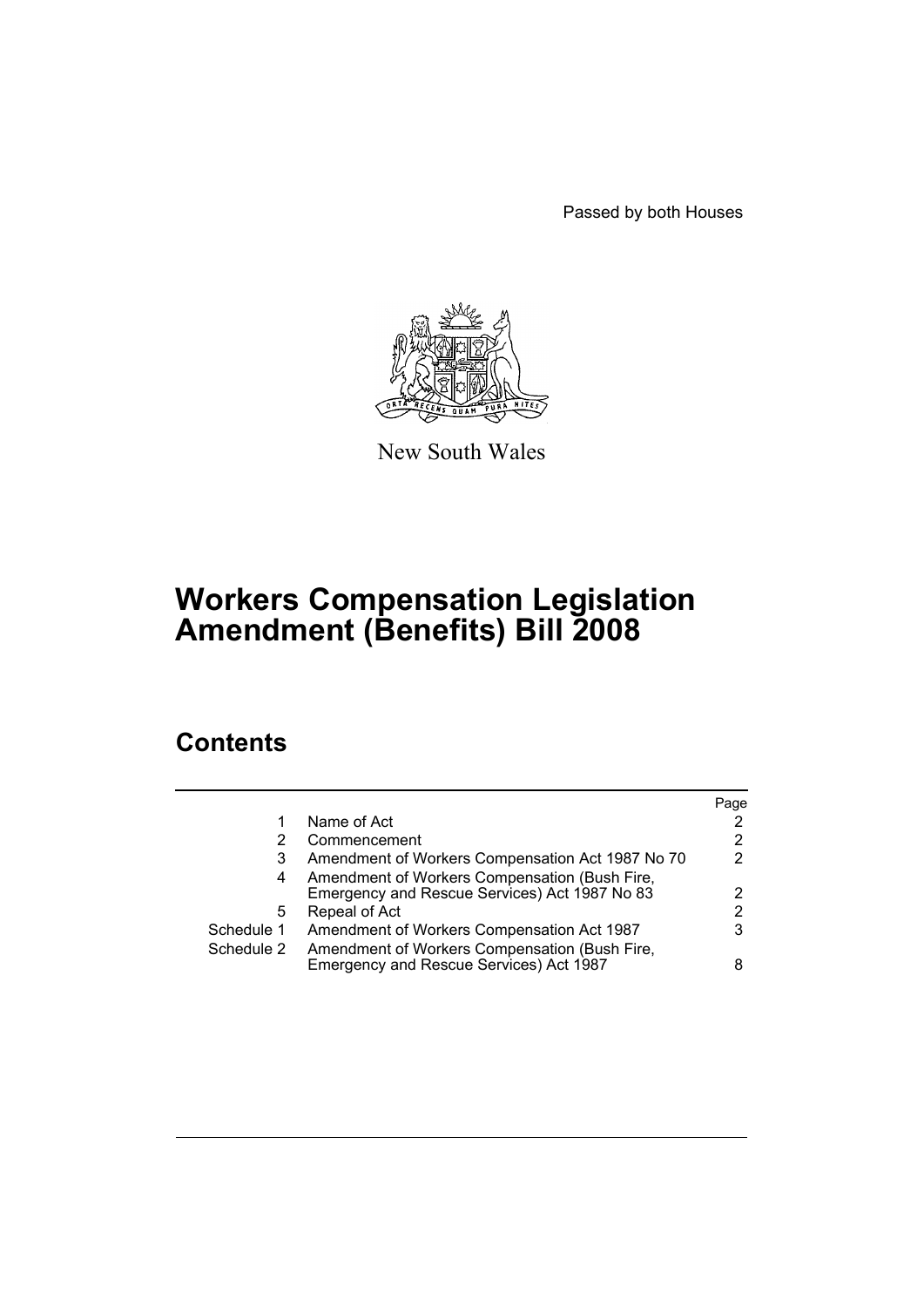*I certify that this public bill, which originated in the Legislative Assembly, has finally passed the Legislative Council and the Legislative Assembly of New South Wales.*

> *Clerk of the Legislative Assembly. Legislative Assembly, Sydney, , 2008*



New South Wales

# **Workers Compensation Legislation Amendment (Benefits) Bill 2008**

Act No , 2008

An Act to amend the *Workers Compensation Act 1987* to make further provision for benefits payable under the Act and workers compensation insurance.

*I have examined this bill and find it to correspond in all respects with the bill as finally passed by both Houses.*

*Assistant Speaker of the Legislative Assembly.*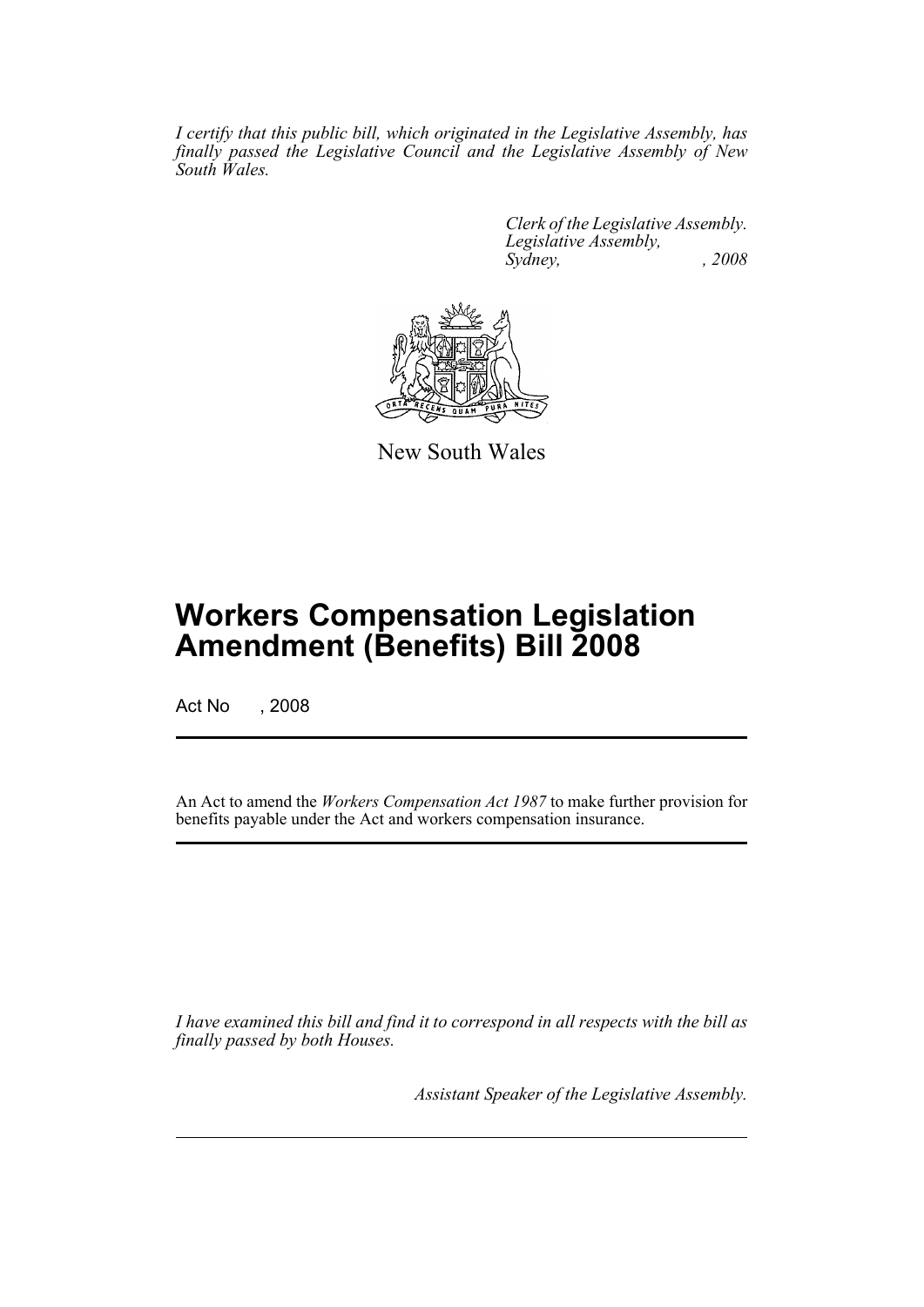#### <span id="page-2-0"></span>**The Legislature of New South Wales enacts:**

#### **1 Name of Act**

This Act is the *Workers Compensation Legislation Amendment (Benefits) Act 2008*.

#### <span id="page-2-1"></span>**2 Commencement**

This Act commences on the date of assent to this Act.

#### <span id="page-2-2"></span>**3 Amendment of Workers Compensation Act 1987 No 70**

The *Workers Compensation Act 1987* is amended as set out in Schedule 1.

#### <span id="page-2-3"></span>**4 Amendment of Workers Compensation (Bush Fire, Emergency and Rescue Services) Act 1987 No 83**

The *Workers Compensation (Bush Fire, Emergency and Rescue Services) Act 1987* is amended as set out in Schedule 2.

#### <span id="page-2-4"></span>**5 Repeal of Act**

- (1) This Act is repealed on the day following the day on which the Act commences.
- (2) The repeal of this Act does not, because of the operation of section 30 of the *Interpretation Act 1987*, affect any amendment made by this Act.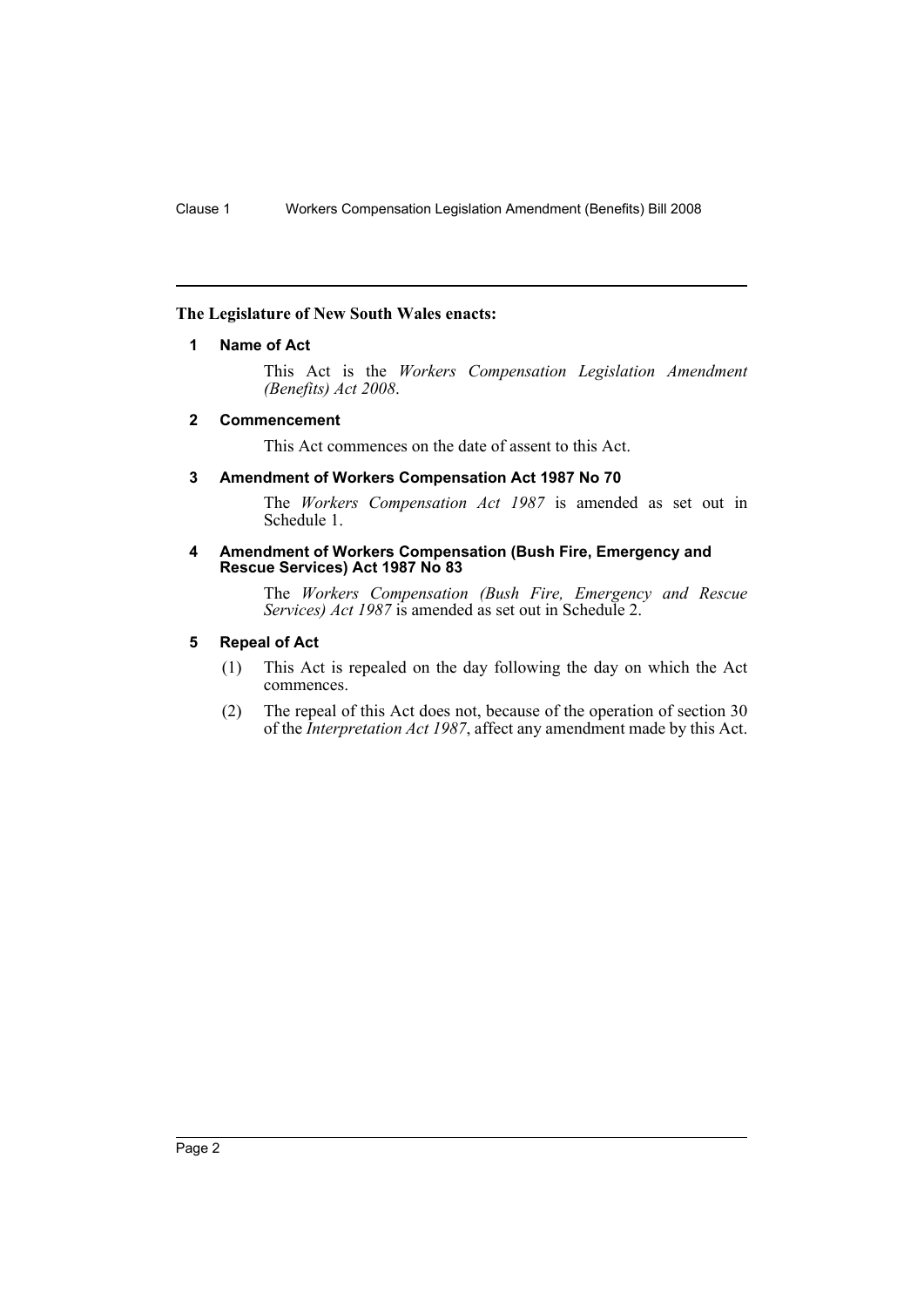Amendment of Workers Compensation Act 1987 New York Schedule 1

## <span id="page-3-0"></span>**Schedule 1 Amendment of Workers Compensation Act 1987**

(Section 3)

#### **[1] Section 25 Death of worker leaving dependants**

Omit "and the worker leaves any dependants wholly dependent for support on the worker," from section  $25(1)$ .

#### **[2] Section 25 (1) (a)**

Omit the paragraph. Insert instead:

(a) the amount of \$425,000 (the *lump sum death benefit*), which is to be apportioned among any dependants who are wholly or partly dependent for support on the worker or (if there are no such dependants) paid to the worker's legal personal representative, and

#### **[3] Section 26**

Omit sections 26–27A. Insert instead:

#### **26 Funeral expenses**

If compensation is payable under this Division for a death resulting from an injury, the employer must pay additional compensation equal to reasonable funeral expenses not exceeding \$9,000 or such other amount as may be prescribed by the regulations.

#### **[4] Section 29 Apportionment of payments between dependants**

Insert after section 29 (1):

- (1A) The lump sum death benefit payable under this Division is not to be apportioned if a deceased worker leaves only one dependant (whether wholly or partly dependent on the worker for support) and the whole of the lump sum death benefit is to be paid to that one dependant.
- (1B) In apportioning the lump sum death benefit payable under this Division between 2 or more dependants, the whole lump sum death benefit is to be apportioned among those dependants (so that the sum of the apportioned amounts equals the full lump sum death benefit).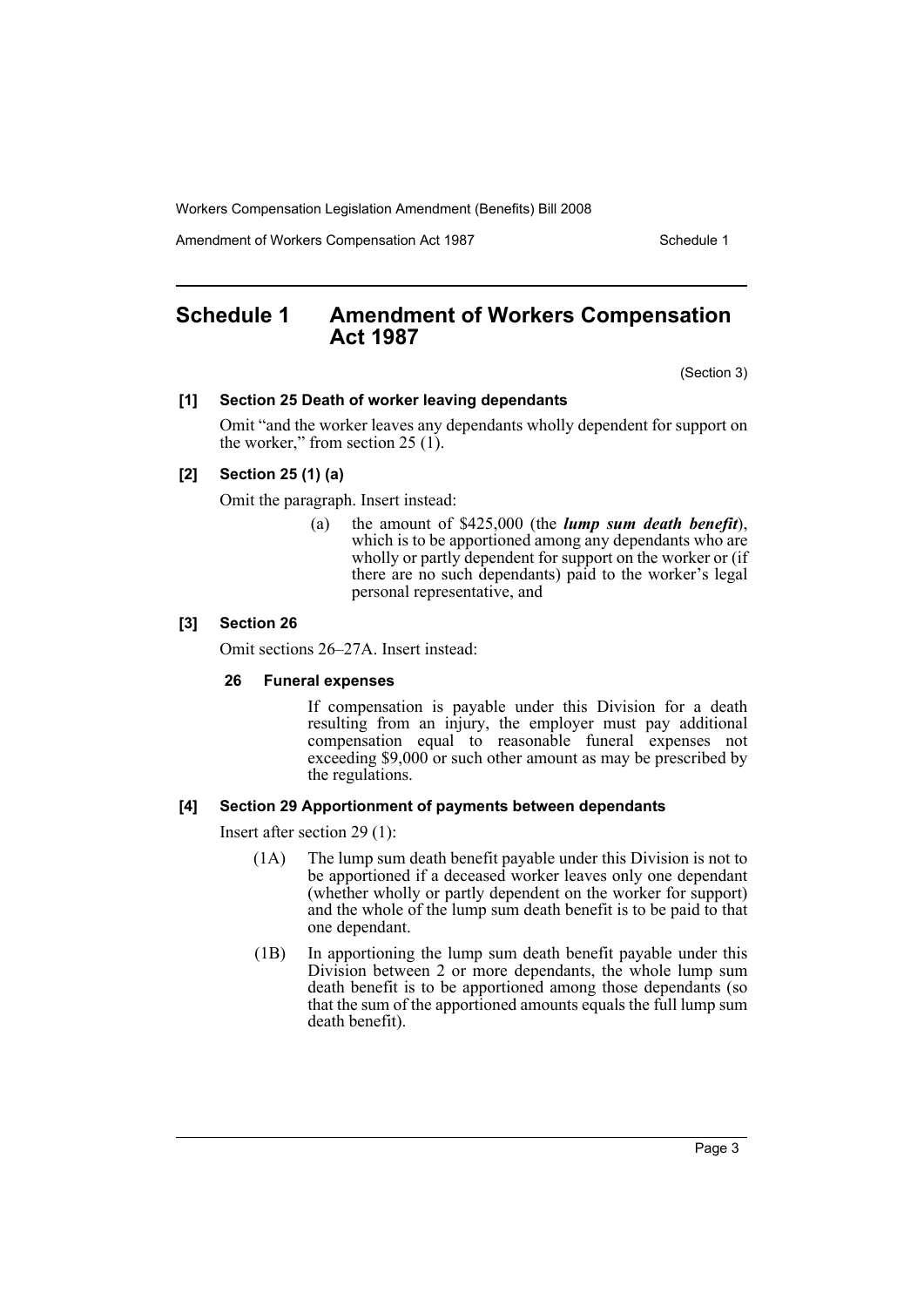Schedule 1 Amendment of Workers Compensation Act 1987

#### **[5] Section 79 Definitions**

Omit the definition of *base index number*. Insert instead:

*base index number* means:

- (a) in respect of an adjustable amount that is the amount specified in section  $\dot{25}$  (1) (a)—the number 212.1, and
- (b) in respect of any adjustable amount that is an amount specified in section 66 or 67—the number declared by the regulations to be the base index number for that adjustable amount, and
- (c) in respect of any other adjustable amount—the number 130.8.

#### **[6] Section 81 Rounding off**

Omit "section 25" from section 81 (1). Insert instead "section 25 (1) (a)".

#### **[7] Section 85 Payments to Public Trustee for benefit of beneficiary**

Insert "a worker's legal personal representative or" after "unless paid to" in section  $85(1)(a)$ .

#### **[8] Section 168A**

Insert after section 168:

#### **168A Optional alternative method of calculating premium for large employers**

- (1) An insurance premiums order may fix (as an *optional alternative method*) an alternative method for calculating the premium payable for a policy of insurance by an employer who is classified under the order as a large employer (or a person who proposes to become such an employer).
- (2) An optional alternative method for calculating premium applies to an employer only if:
	- (a) the employer satisfies any criteria established by the insurance premiums order for eligibility for the optional alternative method, and
	- (b) the Nominal Insurer has, on the application of the employer, approved of the optional alternative method applying to the employer for the time being.
- (3) The Nominal Insurer may revoke an approval under this section at any time.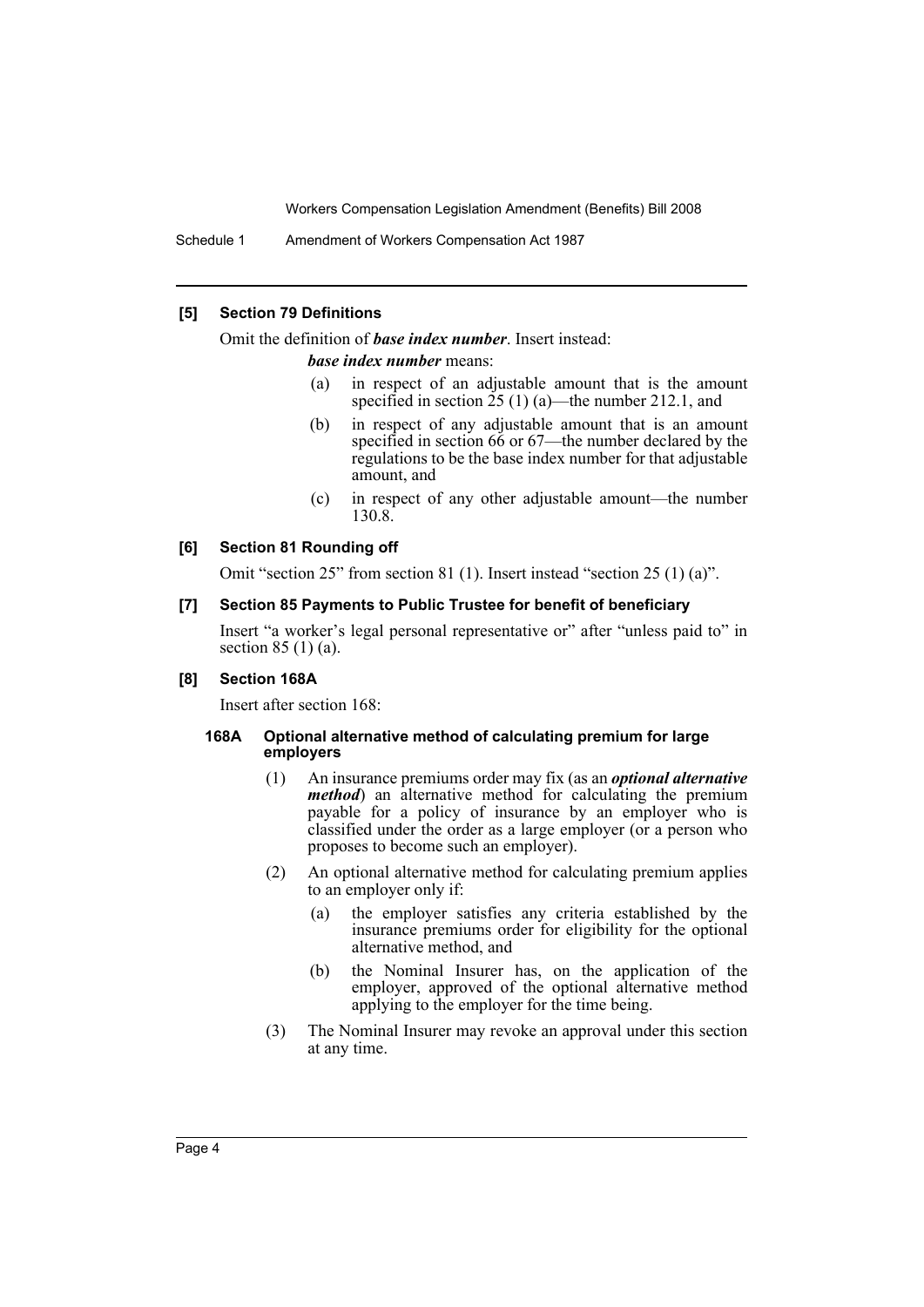Amendment of Workers Compensation Act 1987 New York Schedule 1

(4) If an optional alternative method applies to an employer, that method applies for the purpose of calculating the relevant premium payable by the employer instead of any method that would otherwise apply to the employer under the insurance premiums order.

#### **[9] Section 172A**

Insert after section 172:

#### **172A Security deposit or guarantee for payment of premium—optional alternative premium calculation method**

- (1) The Nominal Insurer may require an employer who is or was insured under a policy of insurance the premium for which was determined by an optional alternative method (as referred to in section 168A) to have on deposit with the Nominal Insurer the employer's required deposit in respect of the policy, and the employer must:
	- (a) deposit with the Nominal Insurer such amount as the Nominal Insurer determines and notifies the employer to be the employer's required deposit in respect of the policy of insurance concerned, and
	- (b) deposit with the Nominal Insurer, at such time or times as the Nominal Insurer may direct by notice to the employer, such additional amount or amounts as the Nominal Insurer determines to be necessary to ensure that the amount the employer has on deposit under this section is the employer's required deposit for the time being.

Maximum penalty: 100 penalty units.

- (2) The Nominal Insurer is to hold money on deposit under this section on trust for the payment and satisfaction of the employer's liability to pay any premium (including any adjustment of premium) payable in respect of the policy of insurance to which the money held on deposit relates.
- (3) An amount of money deposited with the Nominal Insurer under this section is not liable to be attached or levied on or made subject to any debts of or claims against the employer making the deposit, except as provided by subsection (2).
- (4) The Nominal Insurer may at any time refund to an employer who has money on deposit under this section any amount by which the employer's deposit exceeds the employer's required deposit for the time being.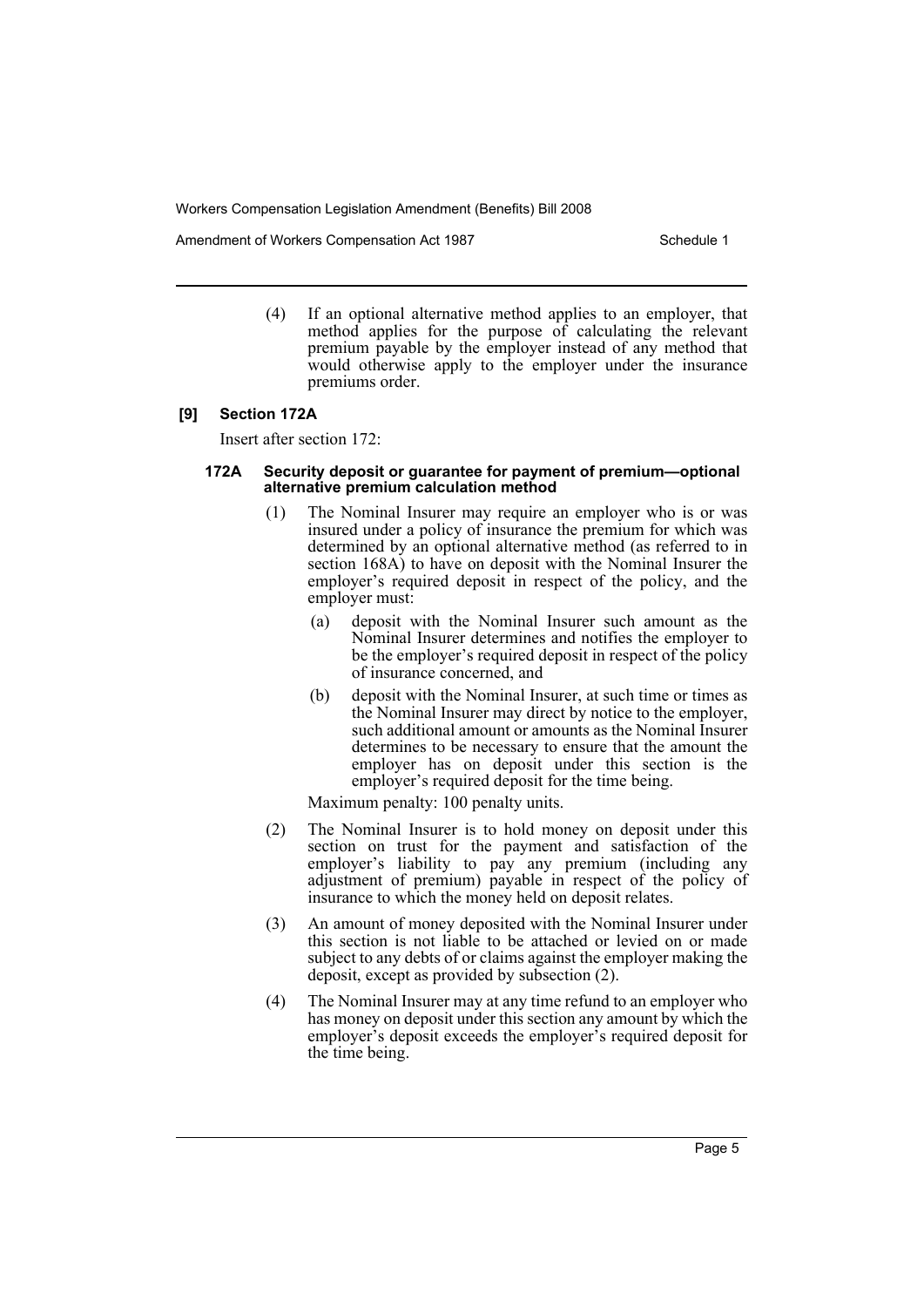Schedule 1 Amendment of Workers Compensation Act 1987

(5) An employer must comply with any written direction of the Nominal Insurer to provide the Nominal Insurer with specified information (including actuarial information) for the purpose of enabling the Nominal Insurer to determine the employer's required deposit in respect of a policy of insurance from time to time.

Maximum penalty: 50 penalty units.

- (6) Sections 214–215A apply to and in respect of an amount of money deposited with the Nominal Insurer under this section as if:
	- (a) the amount deposited were deposited pursuant to an obligation imposed under Division 5 (Self-insurers) of Part 7, and
	- (b) the employer were a self-insurer while the employer holds a policy of insurance in respect of which the amount is held on deposit, and
	- (c) a reference in those provisions to the Authority were a reference to the Nominal Insurer.
- (7) An employer who has deposited an amount of money with the Nominal Insurer under this section is entitled to a refund of the amount so deposited and standing to the employer's credit with the Nominal Insurer:
	- (a) on the expiration of 3 months after service on the Nominal Insurer of a written request for the refund, and
	- (b) on satisfying the Nominal Insurer that the employer's liability referred to in subsection (2) has been discharged or adequately provided for.
- (8) In this section:

*employer* includes a former employer.

*required deposit* in respect of a policy of insurance means the amount fixed by or determined in accordance with the relevant insurance premiums order as the required deposit for the policy.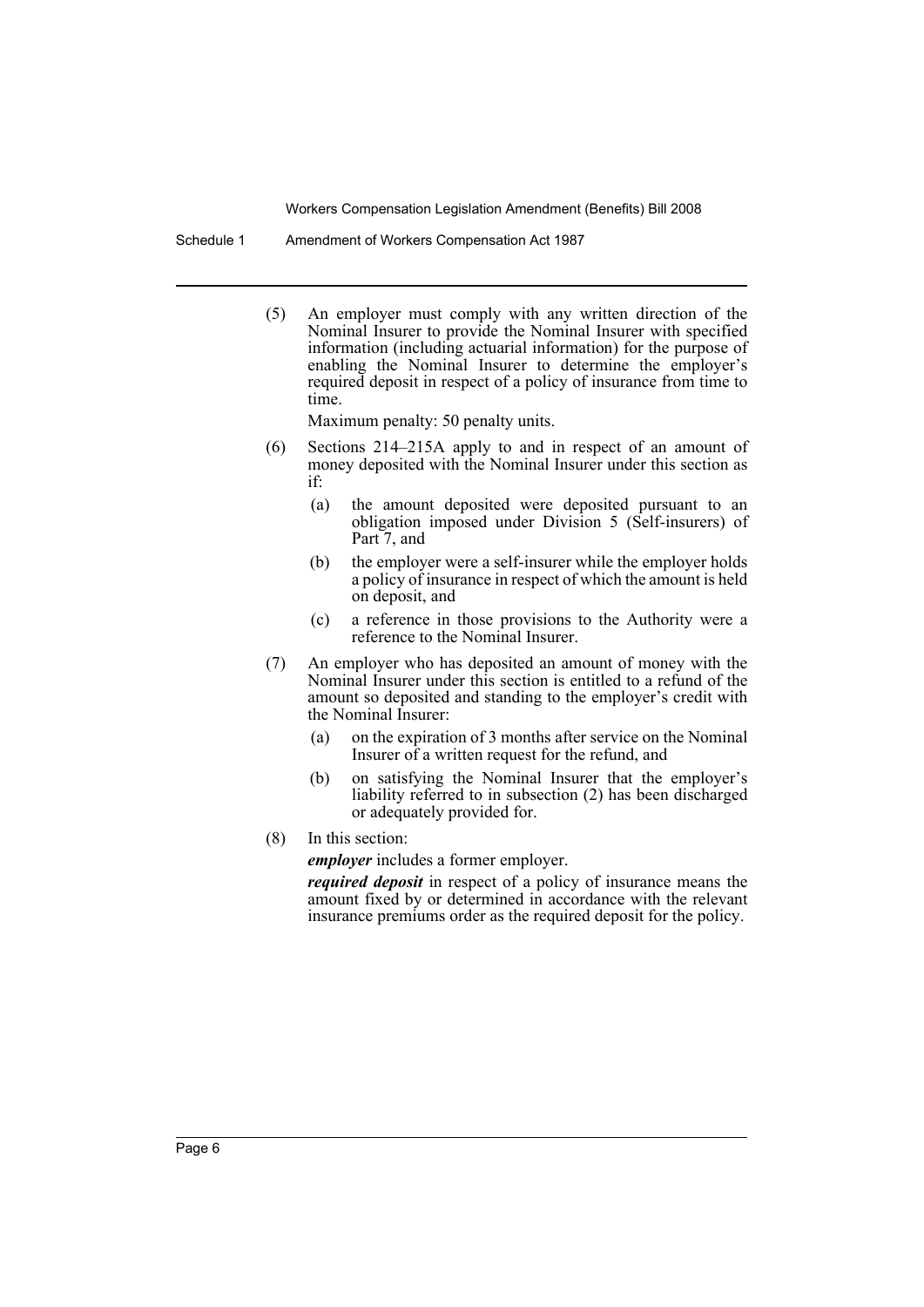Amendment of Workers Compensation Act 1987 New York Schedule 1

## **[10] Schedule 6 Savings, transitional and other provisions**

Insert as Part 19F:

## **Part 19F Provisions consequent on enactment of Workers Compensation Legislation Amendment (Benefits) Act 2008**

#### **1 Definition**

In this Part:

*2008 amending Act* means the *Workers Compensation Legislation Amendment (Benefits) Act 2008*.

#### **2 Changes to death benefit**

- (1) The amendments made by the 2008 amending Act with respect to compensation payable under Division 1 (Compensation payable on death) of Part 3 (a *death benefit*) extend to deaths that occur on or after 24 October 2007 (whenever the injury occurred), but not to a death resulting from an injury received before 30 June 1987.
- (2) In the case of a death benefit that is payable to a worker's legal personal representative in respect of death occurring before the commencement of this clause, the regulations may make provision for payment of the death benefit to any beneficiary or creditor of the deceased worker's estate (instead of to the legal personal representative) where administration of the deceased's estate is finalised before or within 6 months after the commencement of this clause.
- (3) Regulations under subclause (2) may extend to compensation payable under section 10 (a) or 26 (a) of the *Workers Compensation (Bush Fire, Emergency and Rescue Services) Act 1987*.

### **[11] Schedule 6, Part 20**

Insert at the end of clause 1 (1):

*Workers Compensation Legislation Amendment (Benefits) Act 2008*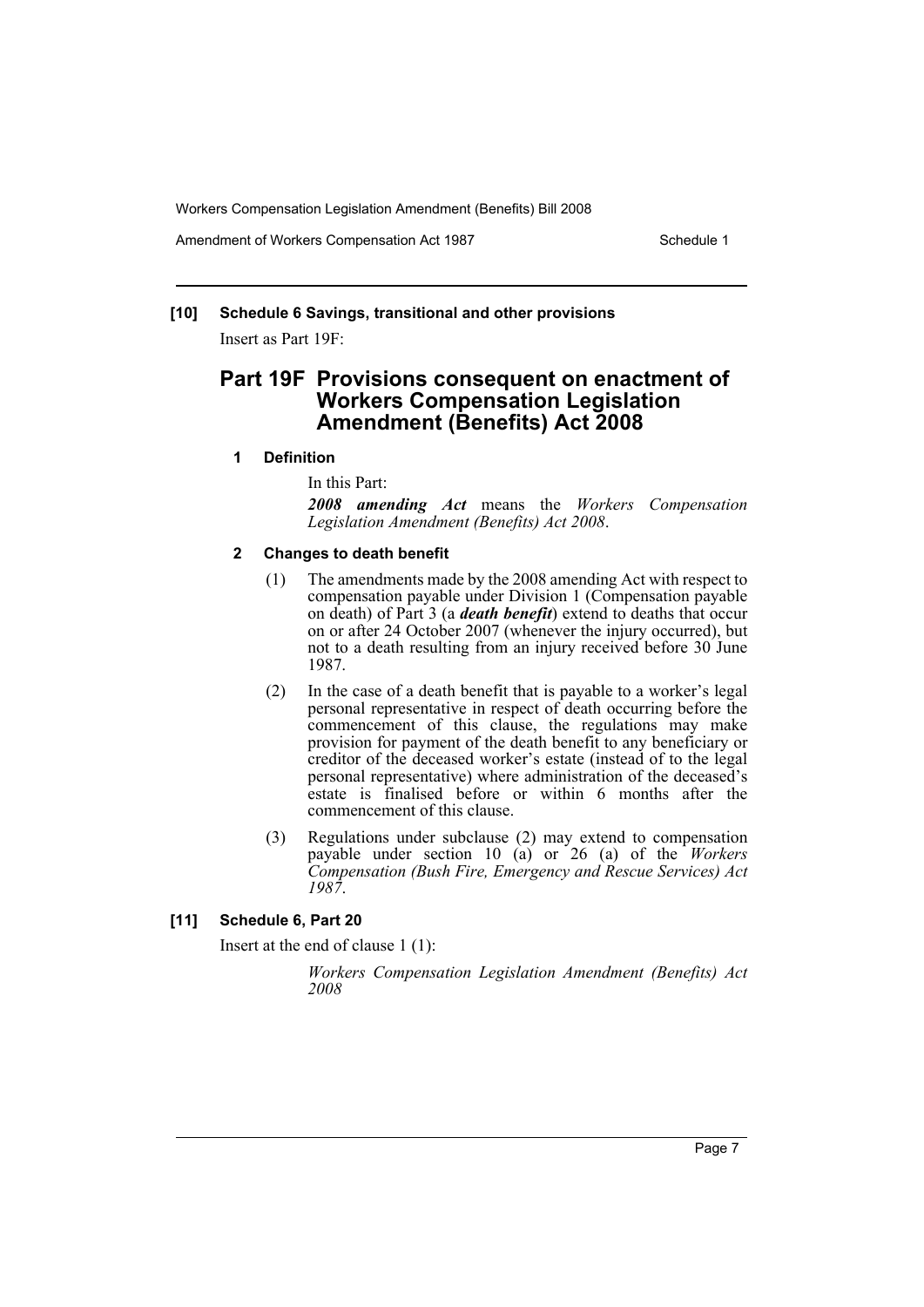Schedule 2 Amendment of Workers Compensation (Bush Fire, Emergency and Rescue Services) Act 1987

## <span id="page-8-0"></span>**Schedule 2 Amendment of Workers Compensation (Bush Fire, Emergency and Rescue Services) Act 1987**

(Section 4)

### **[1] Section 11 Provisions relating to compensation for injury or death** Omit section 11 (2A).

#### **[2] Section 11 (4)–(4B)**

Omit section 11 (4). Insert instead:

- (4) The compensation payable under subsection (2) to each dependant of a fire fighter may be apportioned by the Authority.
- (4A) The compensation payable under subsection (2) is not to be apportioned if a fire fighter leaves only one dependant (whether wholly or partly dependent on the fire fighter for support) and the whole of the compensation payable under subsection (2) is to be paid to that one dependant.
- (4B) In apportioning the compensation payable under subsection (2) between 2 or more dependants, the whole of the amount payable is to be apportioned among those dependants (so that the sum of the apportioned amounts equals the full amount of the compensation payable under subsection (2)).

#### **[3] Section 27 Provisions relating to compensation for injury or death**

Omit section 27 (2A).

#### **[4] Section 27 (4)–(4B)**

Omit section 27 (4). Insert instead:

- (4) The compensation payable under subsection (2) to each dependant of a worker may be apportioned by the Authority.
- (4A) The compensation payable under subsection (2) is not to be apportioned if a worker leaves only one dependant (whether wholly or partly dependent on the worker for support) and the whole of the compensation payable under subsection (2) is to be paid to that one dependant.
- (4B) In apportioning the compensation payable under subsection (2) between 2 or more dependants, the whole of the amount payable is to be apportioned among those dependants (so that the sum of the apportioned amounts equals the full amount of the compensation payable under subsection (2)).